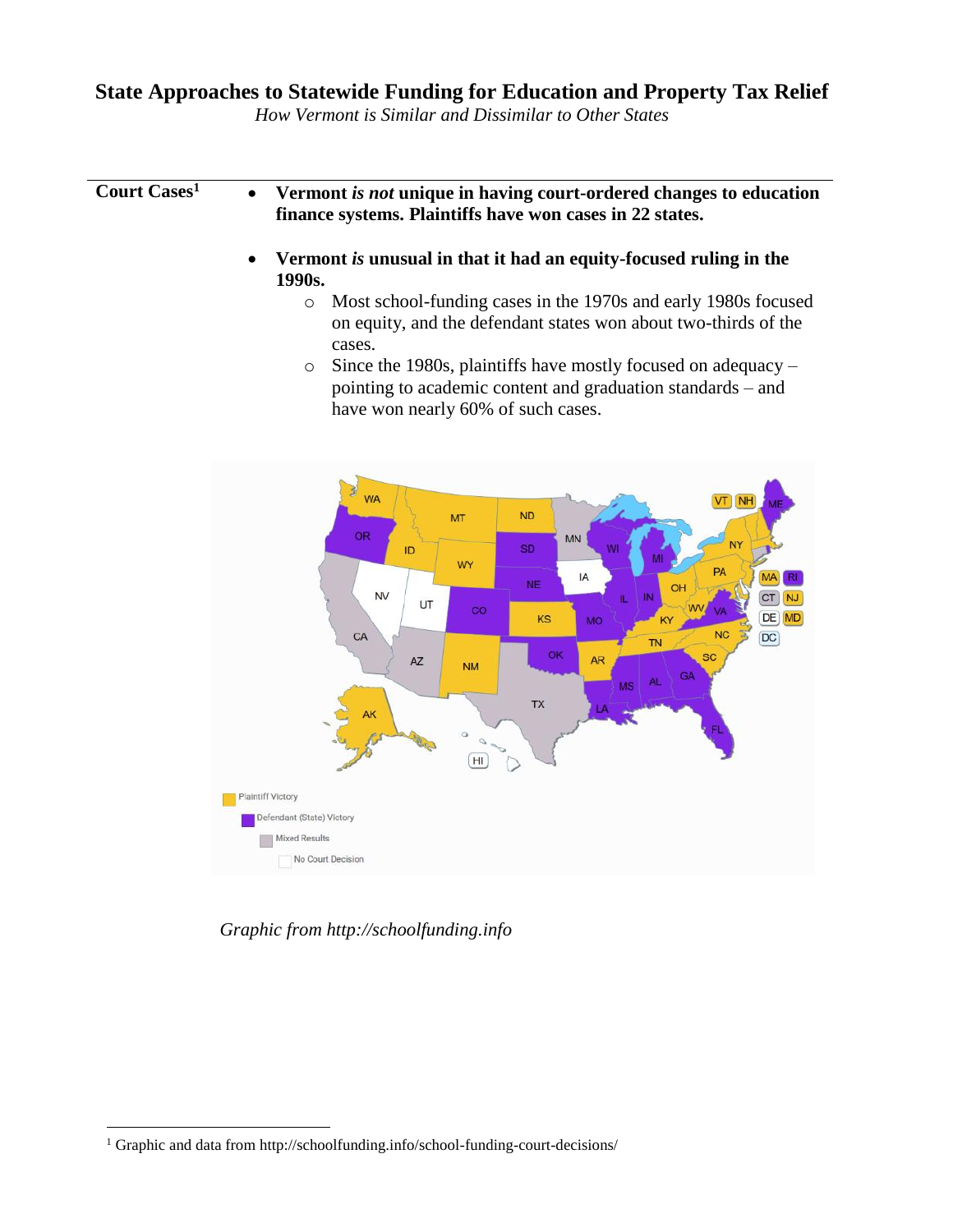| <b>Statewide</b><br><b>Funding for</b><br><b>Education</b> | Most states use a foundation formula, but Vermont is far from alone<br>in seeking a different path.                                                                                                                                                                                                                                                                                                                                                                                                                                                                                                       |  |  |
|------------------------------------------------------------|-----------------------------------------------------------------------------------------------------------------------------------------------------------------------------------------------------------------------------------------------------------------------------------------------------------------------------------------------------------------------------------------------------------------------------------------------------------------------------------------------------------------------------------------------------------------------------------------------------------|--|--|
|                                                            | According to the Education Commission for the States, 32 states use a<br>$\bullet$<br>foundation formula, eight use a resource allocation system, three use a<br>hybrid of those two systems, and the remaining seven (incl. VT) are hard<br>to bucket. $2$                                                                                                                                                                                                                                                                                                                                               |  |  |
|                                                            | Picus Odden and Associates classify systems slightly differently,<br>$\bullet$<br>referencing a 2011 study from Deborah Verstegen at the University of<br>Nevada, Reno that distinguishes between foundation formula states and<br>district power equalization states. <sup>3</sup>                                                                                                                                                                                                                                                                                                                       |  |  |
|                                                            | <i>Foundation formula</i> – "[T]heoretically designed to pay for a basic or minimum<br>education program. Local education agencies are required to contribute to the<br>foundation amount -usually through a uniform tax rate. The state makes up the<br>difference between local funding and the total foundation amount."                                                                                                                                                                                                                                                                               |  |  |
|                                                            | District power equalization – Guarantee an equal tax base to every local<br>education agency in the state. Vermont, Connecticut, Wisconsin.                                                                                                                                                                                                                                                                                                                                                                                                                                                               |  |  |
|                                                            | Combination of formulas – Combine foundation formula, power equalization<br>formula, flat grants and/or other types of funding methods. Eight states fall in<br>this category                                                                                                                                                                                                                                                                                                                                                                                                                             |  |  |
| <b>Property Tax</b><br><b>Relief</b>                       | Many states have income sensitivity programs to help senior citizens,<br>$\bullet$<br>low-income households, and other vulnerable populations with their<br>property tax payments<br>Vermont's property tax credit program is unusual in its eligibility<br>$\bullet$<br>thresholds and benefit levels.                                                                                                                                                                                                                                                                                                   |  |  |
|                                                            | Excerpt from Lincoln Institute of Land Policy on types of property tax relief<br>programs: <sup>4</sup><br>•Homestead exemptions make the property tax more progressive and have high<br>participation rates, but are expensive.<br>•Circuit breakers target tax relief to households with least ability to pay, but<br>outreach needed to increase participation.<br>•Tax deferrals help taxpayers who are housing-rich but income-poor with no<br>long-term cost for other taxpayers.<br>•Monthly taxes help households break-up large payments into manageable<br>expense, but don't reduce tax bills. |  |  |

 $\overline{a}$ <sup>2</sup> https://www.lincolninst.edu/sites/default/files/sources/events/parker\_-\_funding\_k-12\_education.pdf

<sup>&</sup>lt;sup>3</sup> Picus Odden and Associates, 2012, p.14. An Evaluation of Vermont's Education Finance System. http://picusodden.com/wp-content/uploads/2013/09/VT\_Finance\_Study\_1-18-2012.pdf

<sup>4</sup> https://www.lincolninst.edu/sites/default/files/sources/events/langley\_-\_property\_tax\_relief\_options.pdf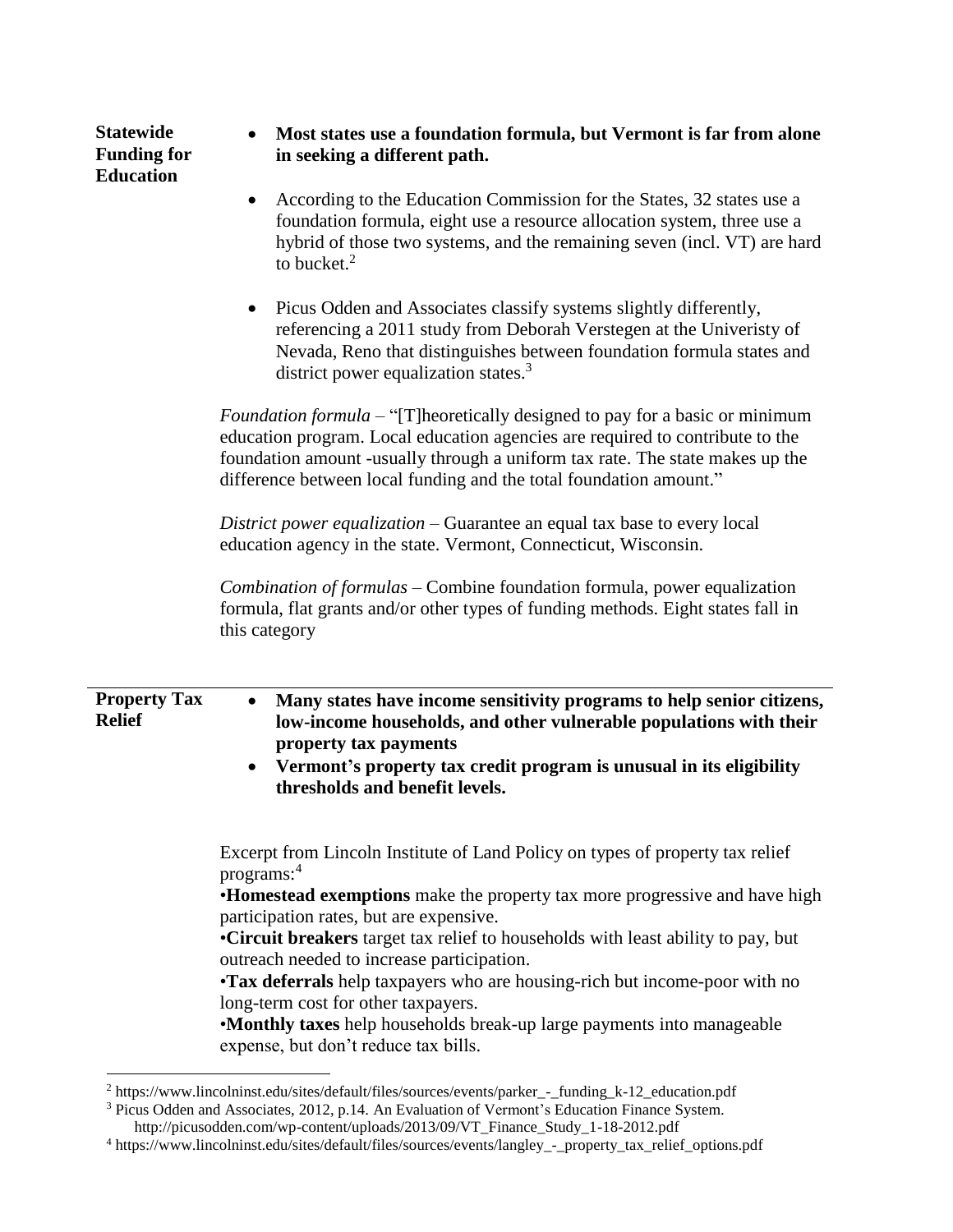## **State Approaches to Statewide Funding for Education and Property Tax Relief**

*Examples of Other States' Features*

| <b>Maine</b>                                                           |                                                                                                                                                                                                                                                                                                                                                                                                                                                                                                                                                                                            |
|------------------------------------------------------------------------|--------------------------------------------------------------------------------------------------------------------------------------------------------------------------------------------------------------------------------------------------------------------------------------------------------------------------------------------------------------------------------------------------------------------------------------------------------------------------------------------------------------------------------------------------------------------------------------------|
| Education                                                              | <b>General Purpose Aid</b>                                                                                                                                                                                                                                                                                                                                                                                                                                                                                                                                                                 |
| Finance                                                                | State aims to pay 55% of Essential Programs and Services (EPS)<br>$\bullet$<br>Funding formula determines the EPS for each School Administrative Unit<br>$\bullet$<br>based on costs, weights, targets and other adjustments then subtracts required<br>local share to determine state share<br>• Local share (minimum) determined by: <sup>5</sup><br>Valuation by town (i.e. ability to pay) conducted annually by State<br>$\circ$<br>Percentage of students by town within combined district<br>$\circ$<br>Mil Expectation set by calculated recommended funding level each<br>$\circ$ |
| <b>Property Tax</b><br>Relief and<br>State/Local<br><i>Interaction</i> | Homestead exemption<br>$\bullet$<br>\$20,000 reduction<br>$\circ$<br>State provides partial reimbursement to town for lost revenue<br>$\circ$<br>Property tax credits up to \$1,200 if $\geq$ =65 with income up to \$54,167 for<br>$\bullet$<br>married jointly (\$34,167 for singles), compared to $$750$ if <65<br>Revenue-sharing program provides portion of sales tax revenue to<br>$\bullet$<br>municipalities<br><i>Excerpt from Picus Report on Maine:</i> <sup>6</sup>                                                                                                           |

## **Equity Analysis**

 $\overline{a}$ 

Maine has designed a school funding system that provides SAUs with an equitable distribution of resources. However, the differential ability of SAUs to raise funds above what the system requires somewhat reduces the fiscal neutrality and the equity of the system. The funding disparities appear to be based more on fiscal capacity than variation in student needs. Overall, two patterns consistently emerge from our equity analysis of the Maine school funding system. First, we found that the system, as designed, met (or very nearly) met all of the strict benchmarks established by Odden and Picus (2014) for fiscal neutrality and equity. This finding held when we used multiple measures of both property wealth per pupil and per capita income, and when we used both weighted and unweighted pupil counts in the analysis. The second important pattern relates to reductions in the equity and fiscal neutrality of the system when we included local revenue raised through property taxes above the level of EPS funding. The revenue equality statistics indicate that funding disparities in Maine arise to a large degree from wealth disparities across SAUs whether measured on the basis of property wealth per pupil or median per capita income.

<sup>5</sup> School Funding – General Purpose Aid, Maine Department of Education. https://www.maine.gov/doe/funding/gpa

<sup>6</sup> Picus Odden and Associates, 2013, p144. An Independent Review of Maine's Essential Programs and Services Funding Act: Part 2, http://picusodden.com/wp-content/uploads/2013/08/Picus-and-Assoc.-Part-2- Final-Report-final-12-24-13a.pdf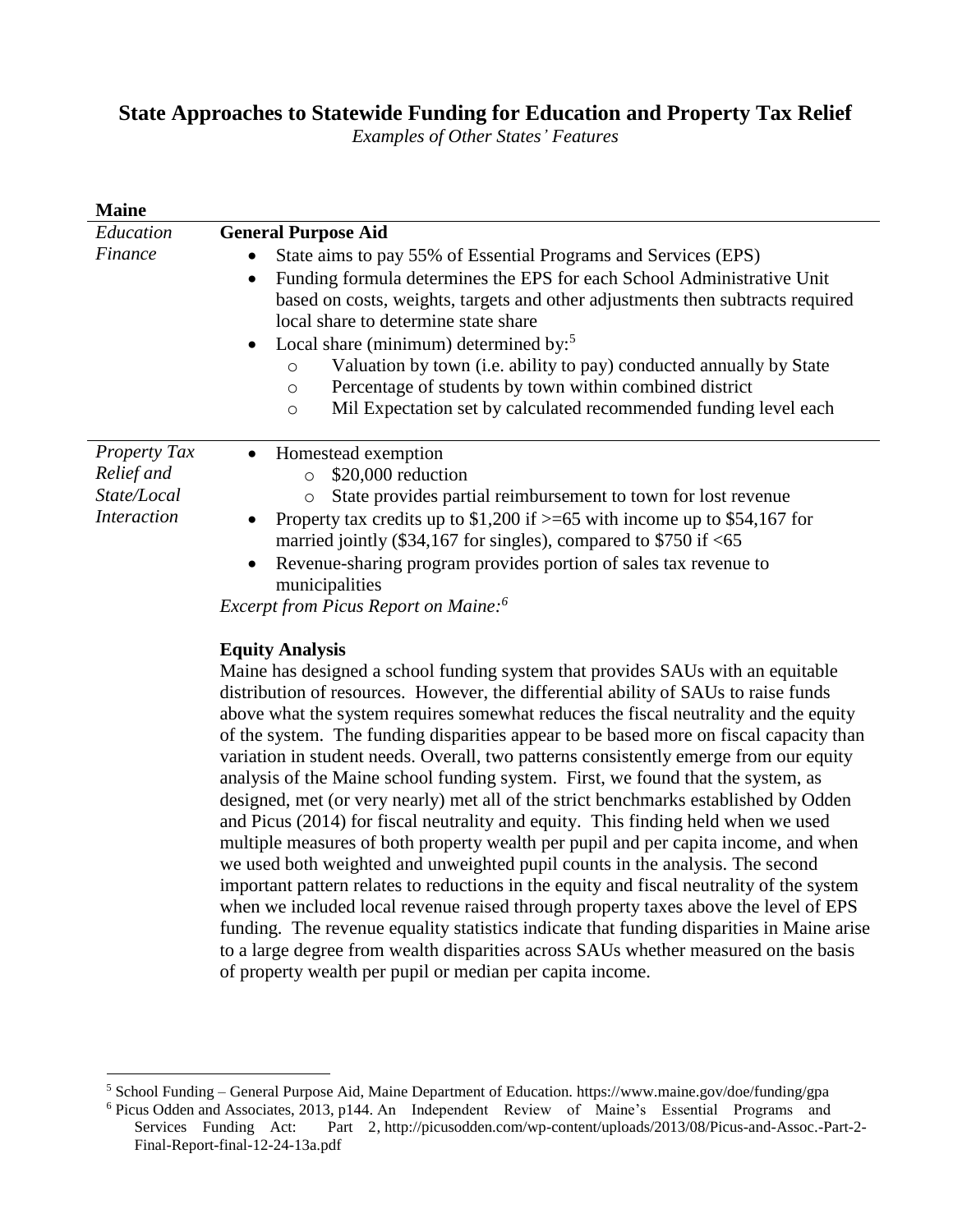| <b>New</b><br>Hampshire |                                                                                                                                                                                                                                                                                                                                                                                                                                                                                                                                                                                                                                                                                                                                                             |
|-------------------------|-------------------------------------------------------------------------------------------------------------------------------------------------------------------------------------------------------------------------------------------------------------------------------------------------------------------------------------------------------------------------------------------------------------------------------------------------------------------------------------------------------------------------------------------------------------------------------------------------------------------------------------------------------------------------------------------------------------------------------------------------------------|
| Education<br>Finance    | The formula (excerpt from Concord Monitor): <sup>7</sup><br>Adequacy is a per-pupil formula. The base amount is \$3,636 per student<br>$\bullet$<br>Schools get an additional \$1,818 for every low-income student, and \$1,956 for<br>special education students. English language learners get \$711.<br>To pay for adequacy, the state uses a collection of revenue sources - business<br>taxes, the rooms and meals tax, for example. But the greatest share of<br>adequacy's $cost - about 40 percent - is raised with the statewide property tax.$<br>In especially property-rich towns, where the statewide property tax raises more<br>money than the local district would receive from the state in adequacy, the<br>town gets to keep the excess. |
|                         | <b>Current News</b><br>New Hampshire's education financing system was ruled unconstitutional in 2019 on<br>the grounds that the base amount didn't account for real costs and that the state's<br>formula is "clearly or demonstratively inadequate according to the Legislature's own<br>definition of an adequate education." <sup>8</sup>                                                                                                                                                                                                                                                                                                                                                                                                                |
| Property Tax<br>Relief  | Education property tax relief based on income (20-100%) for property owners<br>$\bullet$<br>with income up to \$40,000 for married and HoH (\$20,000 for singles).<br>Separate program for elderly exemption off assessed home value with income<br>and asset thresholds set by municipality at three tiers: 65-74, 75-79, 80+.                                                                                                                                                                                                                                                                                                                                                                                                                             |

| Maryland <sup>9</sup> |                                                                                                                                                                                                                                                                                                                                                                                                                                                                                                                                                                                                         |
|-----------------------|---------------------------------------------------------------------------------------------------------------------------------------------------------------------------------------------------------------------------------------------------------------------------------------------------------------------------------------------------------------------------------------------------------------------------------------------------------------------------------------------------------------------------------------------------------------------------------------------------------|
| Education<br>Finance  | • Counties raise revenue for their share through both property tax and local<br>income tax.<br>State/local revenue split is roughly 50/50 statewide, but it is "wealth-<br>$\bullet$<br>equalized" based on both property tax base and income tax base so that the state<br>share can be as much as 75% or as little as 22% for individual counties. County<br>school systems then determine their own budgets and contribution. State<br>requirements for local contribution largely limited to Maintenance of Effort.<br>• For example, in FY 2019, the State provided \$12,829 per pupil in Somerset |
|                       |                                                                                                                                                                                                                                                                                                                                                                                                                                                                                                                                                                                                         |

<sup>7</sup> Duffort, Lola. Concord Monitor, 3/3/2018. "New Hampshire's school funding formula explained." https://www.concordmonitor.com/How-does-NH-pay-for-schools-15954365

<sup>&</sup>lt;sup>8</sup> Concord Monitor, 6/6/2019. "Judge rules N.H. school funding formula inadequate, unconstitutional." https://www.concordmonitor.com/Public-School-Funding-26086385

<sup>&</sup>lt;sup>9</sup> Homeowners' Property Tax Credit Application Form, [https://dat.maryland.gov/SDAT%20Forms/HTC-1.pdf.](https://dat.maryland.gov/SDAT%20Forms/HTC-1.pdf) Picus Odden and Associates, 2016. *Full Report and School Case Studies for the Evidence-Based Approach to Estimating a Base Spending Level and Pupil Weights for Maryland.* http://picusodden.com/wp-content/uploads/2013/09/1c-EB-MD-Report-Final-11-30-16.pdf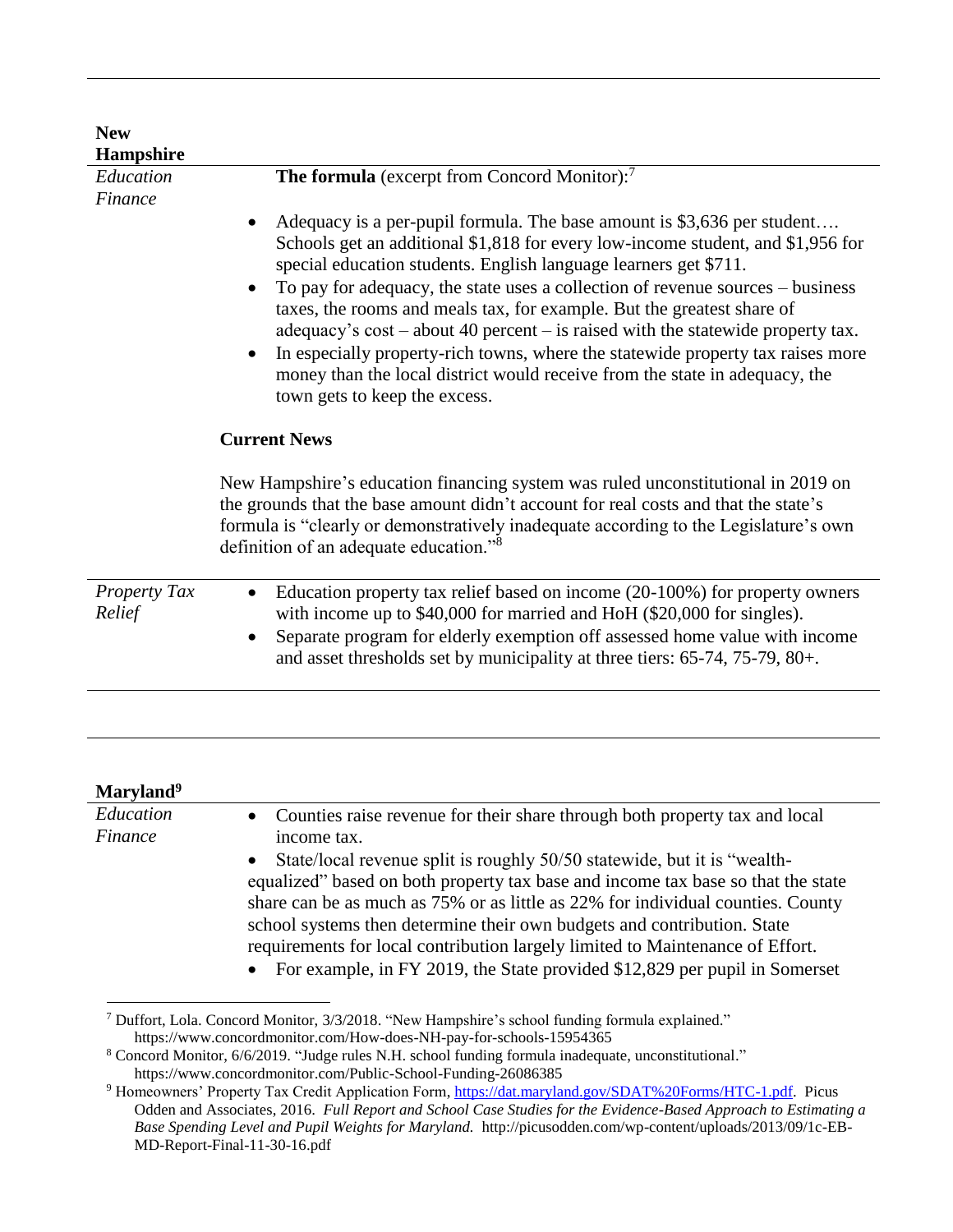County and \$4,009 per pupil in Talbot County, both on Maryland's eastern shore.

• Outside of Washington, D.C., Montgomery and Prince George's Counties have nearly identical budgets (\$16,859 and \$16,664 per pupil, respectively), but State provides \$9,778 per pupil to Prince George's and \$5,513 to Montgomery.

A workgroup known as the Kirwin Commission is currently working to "undertake an international standard in a rigorous way" and recommending changes in programmatic recommendations and formula. One change being explore involves direct aid to schools (not districts) with high poverty rates.

| <b>Property Tax</b> | <b>Homeowners' Property Tax Credit Program</b>                                                                                                                                                                                                      |
|---------------------|-----------------------------------------------------------------------------------------------------------------------------------------------------------------------------------------------------------------------------------------------------|
| Relief              | • Circuit breaker is available to all ages, combined gross household income not >                                                                                                                                                                   |
|                     | \$60,000 and "sets a limit on the amount of property taxes any homeowner must<br>pay based upon his or her income." <sup>10</sup>                                                                                                                   |
|                     | • Tax credit effectively limits property taxes to: 0% of the first $$8,000$ of the<br>combined household income; 4% of the next \$4,000 of income; 6.5% of the<br>next \$4,000 of income; and 9% of all income above $$16,000$ (up to $$60,000$ ).  |
|                     | • Credit based on \$300,000 of assessed value minus any homestead credit<br>(another program provides tax credits that serve to limit taxable assessment<br>increases)                                                                              |
|                     | Unique in that it has an asset test: "Net worth, excluding the value of the<br>$\bullet$<br>property for which the credit application is being made and the cash value of<br>IRAs or qualified retirement savings plans, must not exceed \$200,000" |

| <b>Washington</b>             |                                                                                                                                                                                                                                                                                                                                                                                                                                                                                                         |
|-------------------------------|---------------------------------------------------------------------------------------------------------------------------------------------------------------------------------------------------------------------------------------------------------------------------------------------------------------------------------------------------------------------------------------------------------------------------------------------------------------------------------------------------------|
| Education<br>Finance          | Primarily funded by two property taxes: 1) state school levy paid by all<br>$\bullet$<br>property owners, 2) special or excess levies approved by a district's voters.<br>State property tax rate is \$2.70 for 2020 and 2021, broken into two parts, one<br>$\bullet$<br>of which has a 1% growth limit.<br>Dept. of Revenue conducts annual ratio study for equalization.                                                                                                                             |
| <b>Property Tax</b><br>Relief | • Senior Citizens and Disabled Persons Exemption Program available to<br>homeowners >60 with income thresholds based on county median household<br>income (range is \$40,000-\$58,423 for 2020-2024). <sup>11</sup><br>Farm and agricultural machinery fully exempt from both parts of state levy.<br>Taxpayers in Senior Citizens and Disabled Persons Exemption Program are<br>$\bullet$<br>fully exempt from Part 2 of levy, and partially or fully exempt from Part 1 (the<br>growth limited part). |

 $\overline{a}$ 

<sup>&</sup>lt;sup>10</sup> [https://dat.maryl](https://dat.maryl/)

and.gov/realproperty/Pages/Homeowners%27-Property-Tax-Credit-Program.aspx

<sup>&</sup>lt;sup>11</sup> Property Tax Exemption Program for Senior Citizens and Disabled Persons, https://dor.wa.gov/content/property-taxexemption-program-senior-citizens-and-disabled-persons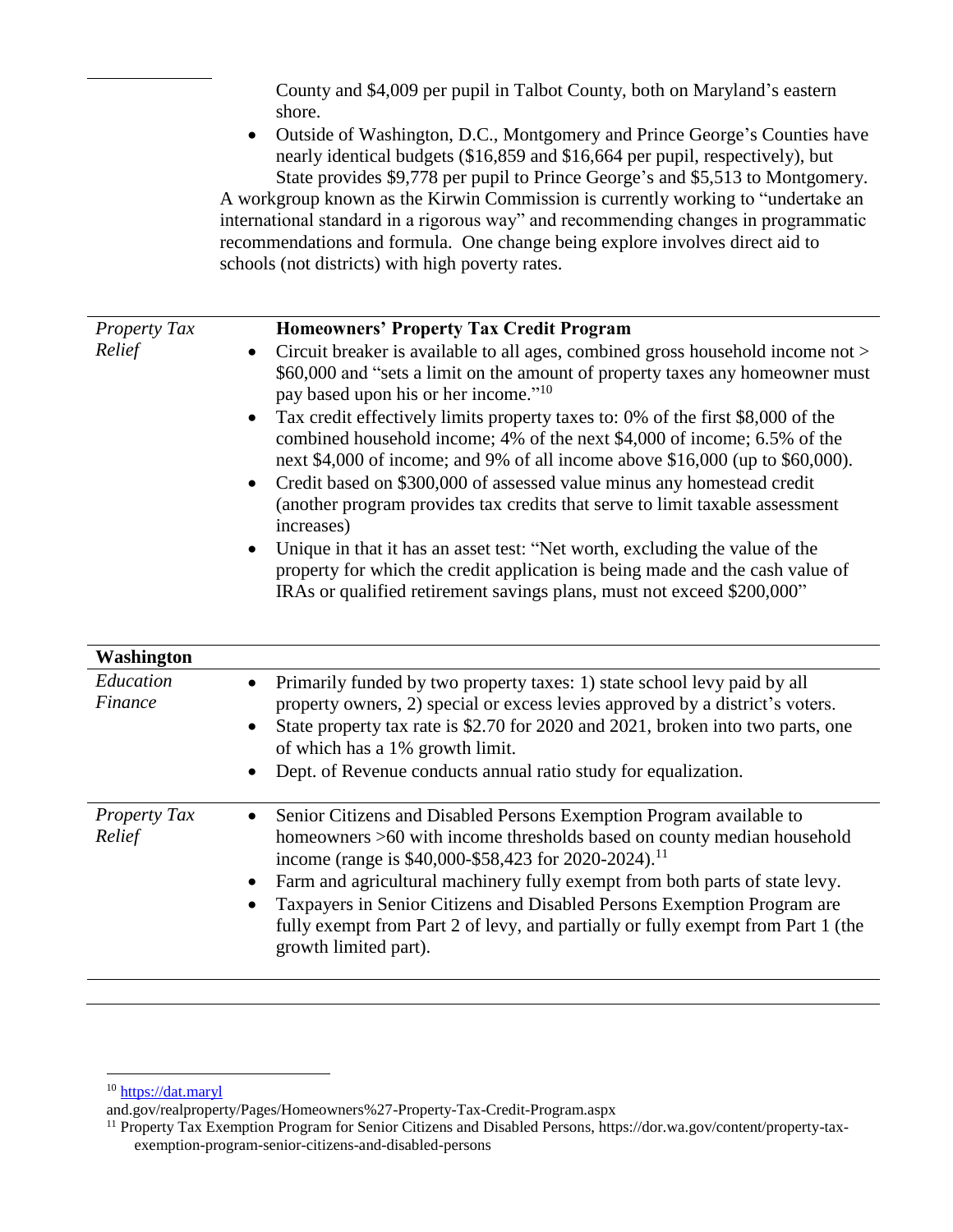| <b>California</b>   |                                                                              |
|---------------------|------------------------------------------------------------------------------|
| <b>Property Tax</b> | <b>Property Tax Postponement Program</b> <sup>12</sup>                       |
| Relief              | • Available to homeowners at least 62 years of age, or blind, or disabled    |
|                     | • Principal residence (manufactured homes are eligible, house boats are not) |
|                     | • Total household income not $> $35,500$                                     |
|                     | • Equity in the property not $\langle 40\%$                                  |
|                     | • Interest rate $= 7$ percent per year                                       |

• PTP provides a General Fund benefit without justification. • PTP may have less long-term sustainability with General Fund

• PTP participants subsidize the administrative costs associated

• PTP has high administrative costs.

with unapproved applicants.

| Excerpt from California legislative analysis: <sup>13</sup>         |                                                                                                                                          |
|---------------------------------------------------------------------|------------------------------------------------------------------------------------------------------------------------------------------|
|                                                                     | Summary of the Evaluation of the Property Tax Postponement Program                                                                       |
| <b>Advantage</b>                                                    | <b>Shortcoming</b>                                                                                                                       |
| <b>Eligibility</b>                                                  |                                                                                                                                          |
| • PTP provides guaranteed eligibility to<br>homeowners who qualify. | • PTP is not available to some homeowners who could benefit,<br>including: younger homeowners and those with higher levels of<br>income. |
|                                                                     | • The PTP income threshold does not vary by household size, is not<br>indexed for inflation, and does not vary geographically.           |
| Participation                                                       |                                                                                                                                          |
|                                                                     | • PTP participation has been low historically and is even lower after<br>reinstatement.                                                  |
| <b>Affordability</b>                                                |                                                                                                                                          |
| • PTP allows participants to indefinitely<br>postpone repayments.   | • PTP interest rate could be lower (while still keeping the program<br>cost-neutral).                                                    |

sweep.

PTP = Property Tax Postponement Program.

• PTP loans are less costly than reverse

• PTP does not carry a cost to taxpayers

mortgages. **Budgetary** 

Administrative

 $\overline{a}$ 

<sup>&</sup>lt;sup>12</sup> Property Tax Postponement Fact Sheet, https://sco.ca.gov/ardtax\_fact\_sheet.html

<sup>&</sup>lt;sup>13</sup> Taylor, Mac. Evaluation of the Property Tax Postponement Program (2018). https://lao.ca.gov/reports/2018/3885/property-tax-postponement-100818.pdf